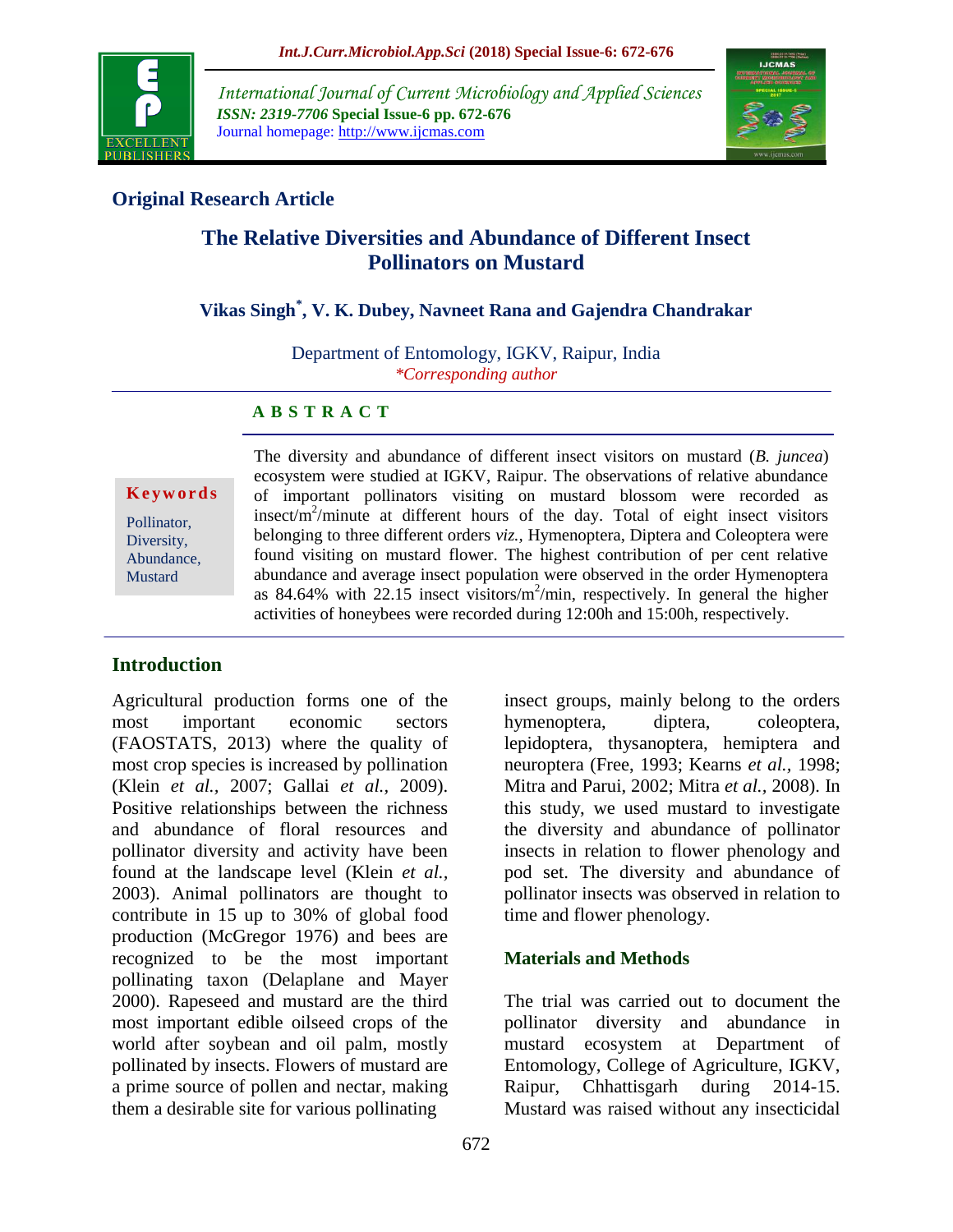sprays with all the recommended agronomic practices. Different insect visitors were collected by sweep method on mustard throughout the blooming at an hourly interval from 0800 to 1700 hour and kill and preserve as dry specimens. Insect collection should be started after 3 days of commencement of flowering and continued till 90 per cent flowering is over. The collected insects were differentiated as insect visitors and pollinators by observing their behaviour on flowers. Similarly, observations on frequent insect visitors to the mustard flower were recorded daily on per square meter area for five minutes at 1000, 1200 and 1500 hour throughout the flowering period. The abundance of the different pollinators recorded on mustard flower and it were expressed as mean number of pollinators/ $m^2$ /minute.

#### **Results and Discussion**

#### **Diversity of pollinators/ visitors on mustard ecosystem**

On mustard, total of eight insect visitors (Table 1) belonging to three different orders *viz.,* Hymenoptera, Diptera and Coleoptera were found visiting on mustard flower. In which three species *viz., Apis florea, Apis dorsata* and *Apis cerana indica* from the family Apidae and one species *Xylocopa iridipennis* from the family Xylocopidae and one species from the family Scollidae were observed under order hymenoptera.

One species *Syrphus corollae* from the family Syrphidae and one species *Musca domestica* from the family Muscidae were observed under order Diptera. Similarly, one species *Coccinella septumpunctata* from the family Coccinellidae were found under order Coleoptera. Our findings are also in agreement with the findings of Goswami and Khan (2014), who reported a total of 19

insect visitors belonging to order Hymenoptera (15), and Diptera (4), were found to visit the mustard blossoms, in which maximum number of families belonged to order hymenoptera *viz.* apidae, scollidae, sylocopidae, halictidae, magachilidae and sphecidae. Lepidopteran visitors belonged to families Pieridae. Besides this some Dipteran visitor belonged to families these were Syrphidae and Muscidae were observed on mustard flowers. Abrol (1989) recorded 20 species belonging to 12 families of Hymenoptera and Diptera and found that *Apis cerana, A. mellifera,* Halictid bees, *Halictu*s sp. and *Lasioglossum* sp., were the most numerous visitors and important pollinators of *Brassica* crops.

### **Relative abundance of pollinators on mustard ecosystem**

On mustard, the highest contribution of per cent relative abundance and average insect population (Table 2) (Fig. 1 and 2) were observed in the order Hymenoptera as 84.64% with 22.15 insect visitors/ $m^2$ /min, respectively. Among Hymenoptera, maximum contribution of per cent relative abundance and average insect population was observed in the family Apidae as 81.11% and 21.23 insect visitors/ $m^2$ /min, respectively. Whereas, in the family Xylocopidae and Scoliidae contribution of per cent relative abundance as 01.38% and 02.15% and average insect population as 0.36 and 0.56 insect visitors/ $m^2$ /min were found on mustard flower. In the order Diptera, family Syrphidae the contribution of relative abundance and average insect population was observed as 09.00% and  $2.36$  insect visitors/m<sup>2</sup>/min, respectively. Similarly, per cent relative abundance and average insect population of other insect pollinators were observed as 06.36% and 1.66 insect visitors/ $m^2$ /min, respectively. In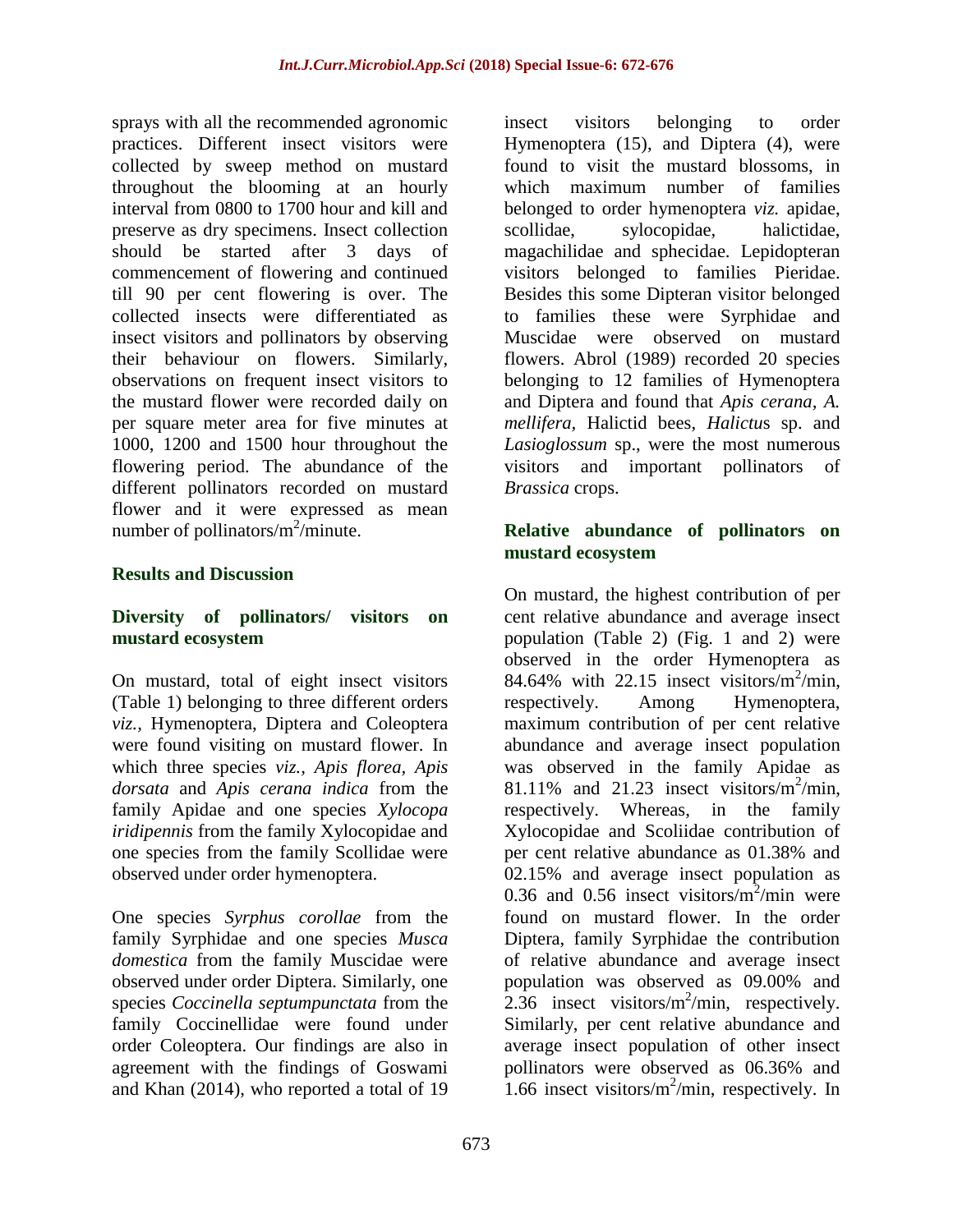general the higher activities of honeybees were recorded during 12:00h and 15:00h, respectively. These results are in conformity with the earlier recorded observations of Goswami and Khan (2014) on *mustard,*  which revealed that activity of honey bees was higher at 12:00 h (66.31%) as compared to other bees which were equally active at 10:00h (21.74). In Hymenopterans, the honeybees (*Apis* bees) were observed maximum (57.55 %) followed by non *Apis*  bees (21.06 %) and the scolid wasp (1.35 %). Similarly Thakur *et al.,* (1982) and Rana *et al.,* (1997) also observed higher foraging

activity at 12:00 h of both *A. mellifera* and *A. indica* than at 09:00 h. Bhowmik *et al.,* (2014) reported hymenopteran species were reported to be common with significantly active throughout the day, followed by Coleoptera, Diptera and Lepidoptera. Abundance of Hymenoptera was observed to bemaximum (52.74 %) followed by Coleoptera (25.45 %), Diptera (11.66 %) and Lepidoptera (10.13%). The peak foraging activity of the members of Hymenoptera, Coleoptera, Lepidoptera and Diptera was observed to be at 12 p.m., 1 p.m., 12 p.m. and 2p.m. respectively.

## **Table.1** Diversity of different insect visitors on flowers of Mustard (*B. juncea*)

| <sub>S</sub>   | <b>Common Name</b> | <b>Scientific Name</b> | <b>Order</b> | <b>Family</b> |
|----------------|--------------------|------------------------|--------------|---------------|
| <b>No</b>      |                    |                        |              |               |
| $\mathbf{1}$   | Little honeybee    | Apis florea            | Hymenoptera  | Apidae        |
| $\overline{2}$ | Rock bee           | Apis dorsata           | Hymenoptera  | Apidae        |
| $\overline{3}$ | Indian honeybee    | Apis cerana indica     | Hymenoptera  | Apidae        |
| $\overline{4}$ | Carpenter bee      | Xylocopa iridipennis   | Hymenoptera  | Xylocopidae   |
| $\overline{5}$ | Wasp               |                        | Hymenoptera  | Scollidae     |
| 6              | Syrphid fly        | Syrphus corollae       | Diptera      | Syrphidae     |
| 7              | House fly          | Musca domestica        | Diptera      | Muscidae      |
| $\bf{8}$       | Ladybird beetle    | Coccinella             | Coleoptera   | Coccinellidae |
|                |                    | septumpunctata         |              |               |

#### **Table.2** Relative abundance and average insect population on flowers of Mustard

| <b>Insect Group</b>  | Per cent abundance (insect visitors/m <sup>2</sup> /min) |        |        |             |                                                             |  |
|----------------------|----------------------------------------------------------|--------|--------|-------------|-------------------------------------------------------------|--|
|                      | 10:00h                                                   | 12:00h | 15:00h | <b>Mean</b> | <b>Percent</b><br><b>Abundance of</b><br><b>Pollinators</b> |  |
| <i>Apis</i> bees     | 17.43                                                    | 24.13  | 22.13  | 21.23       | 81.11%                                                      |  |
| Xylocopa iridipennis | 0.45                                                     | 0.30   | 0.33   | 0.36        | 01.38%                                                      |  |
| <b>Wasp</b>          | 0.63                                                     | 0.33   | 0.73   | 0.56        | 02.15%                                                      |  |
| Syrphus sp.          | 2.87                                                     | 2.27   | 1.93   | 2.36        | 09.00%                                                      |  |
| <b>Others</b>        | 0.93                                                     | 1.13   | 2.93   | 1.66        | 06.36%                                                      |  |
| <b>Total</b>         | 22.31                                                    | 28.16  | 28.05  | 26.17       | 100%                                                        |  |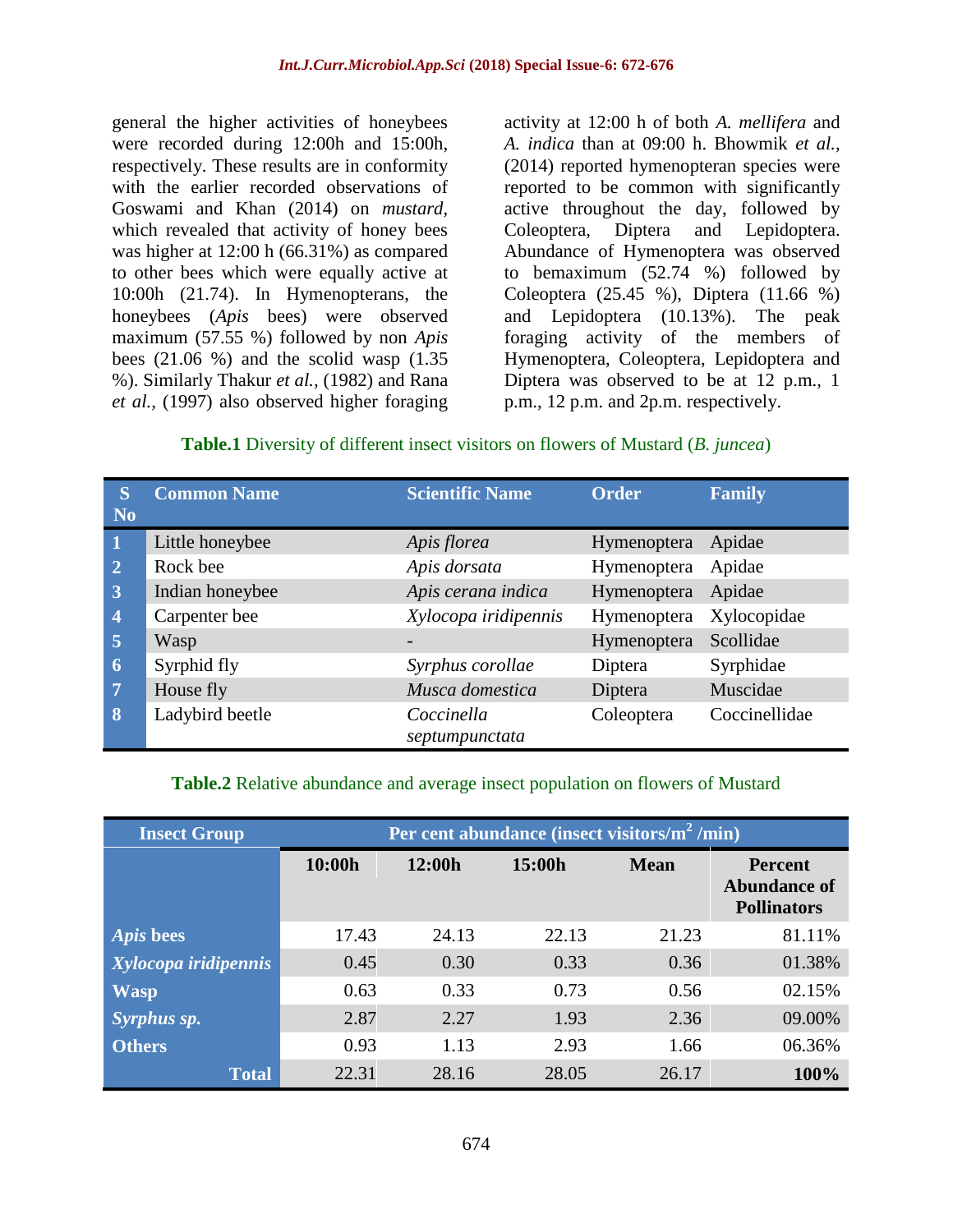

**Fig.1** Relative abundance of pollinators of mustard





#### **References**

- Abrol, D. P. 1989. Studies on abundance, diversity, behaviour and importance of native pollinators for crop production in Jammu & Kashmir, India. *Korean Journal of Apiculture.* 4(2): 25-40, 502-512.
- Bhowmik, B., Mitra, B. and Bhandra, K. 2014. Diversity of insect pollinators and their effect on the crop yield of *Brassica juncea I L.* from Southern Bengal. *International Journal of Recent Scientific Research*. 5(6):1207- 1213.